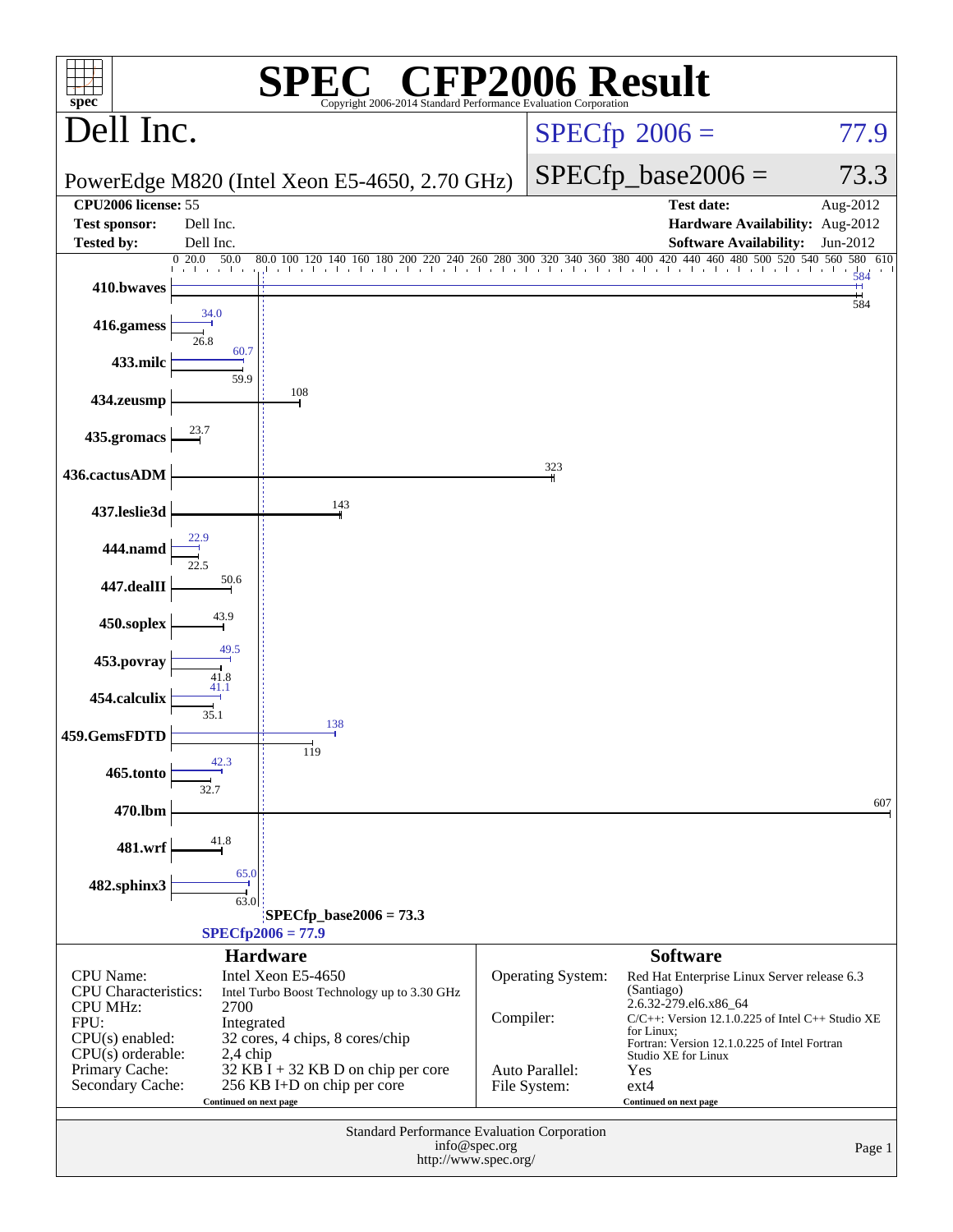

## Dell Inc.

### $SPECfp2006 = 77.9$  $SPECfp2006 = 77.9$

PowerEdge M820 (Intel Xeon E5-4650, 2.70 GHz)

 $SPECfp\_base2006 = 73.3$ 

| <b>CPU2006 license: 55</b>                                                 |                                                                                                                                |                                                                                    | Aug- $2012$                                                |          |
|----------------------------------------------------------------------------|--------------------------------------------------------------------------------------------------------------------------------|------------------------------------------------------------------------------------|------------------------------------------------------------|----------|
| <b>Test sponsor:</b>                                                       | Dell Inc.                                                                                                                      |                                                                                    | Hardware Availability: Aug-2012                            |          |
| <b>Tested by:</b>                                                          | Dell Inc.                                                                                                                      |                                                                                    | <b>Software Availability:</b>                              | Jun-2012 |
| L3 Cache:<br>Other Cache:<br>Memory:<br>Disk Subsystem:<br>Other Hardware: | $20 \text{ MB I+D}$ on chip per chip<br>None<br>256 GB (32 x 8 GB 2Rx4 PC3-12800R-11, ECC)<br>1 x 300 GB 15000 RPM SAS<br>None | <b>System State:</b><br><b>Base Pointers:</b><br>Peak Pointers:<br>Other Software: | Run level 3 (multi-user)<br>64-bit<br>$32/64$ -bit<br>None |          |

| <b>Results Table</b> |                                                                                                          |              |                |       |                |       |                |              |                |              |                |              |
|----------------------|----------------------------------------------------------------------------------------------------------|--------------|----------------|-------|----------------|-------|----------------|--------------|----------------|--------------|----------------|--------------|
| <b>Base</b>          |                                                                                                          |              |                |       | <b>Peak</b>    |       |                |              |                |              |                |              |
| <b>Benchmark</b>     | <b>Seconds</b>                                                                                           | <b>Ratio</b> | <b>Seconds</b> | Ratio | <b>Seconds</b> | Ratio | <b>Seconds</b> | <b>Ratio</b> | <b>Seconds</b> | <b>Ratio</b> | <b>Seconds</b> | <b>Ratio</b> |
| 410.bwayes           | 23.3                                                                                                     | 584          | 23.5           | 579   | 23.3           | 584   | 23.3           | 584          | 23.3           | 584          | 23.5           | 579          |
| 416.gamess           | 732                                                                                                      | 26.8         | 735            | 26.6  | 731            | 26.8  | 577            | 33.9         | 575            | 34.0         | 576            | 34.0         |
| $433$ .milc          | 153                                                                                                      | 59.9         | 153            | 59.9  | 153            | 59.9  | 151            | 60.7         | 151            | 60.6         | 151            | 60.7         |
| $434$ . zeusmp       | 84.1                                                                                                     | 108          | 84.1           | 108   | 83.9           | 108   | 84.1           | 108          | 84.1           | 108          | 83.9           | 108          |
| 435.gromacs          | 300                                                                                                      | 23.8         | 302            | 23.7  | 301            | 23.7  | 300            | 23.8         | 302            | 23.7         | 301            | 23.7         |
| 436.cactusADM        | 37.2                                                                                                     | 321          | 37.0           | 323   | 37.0           | 323   | 37.2           | 321          | 37.0           | 323          | 37.0           | 323          |
| 437.leslie3d         | 65.7                                                                                                     | 143          | 65.7           | 143   | 66.1           | 142   | 65.7           | 143          | 65.7           | 143          | 66.1           | 142          |
| 444.namd             | 356                                                                                                      | 22.5         | 356            | 22.5  | 356            | 22.6  | 350            | 22.9         | 350            | 22.9         | 350            | 22.9         |
| $447$ .dealII        | 226                                                                                                      | 50.7         | 226            | 50.6  | 226            | 50.6  | 226            | 50.7         | 226            | 50.6         | 226            | 50.6         |
| $450$ .soplex        | 190                                                                                                      | 43.9         | 190            | 44.0  | 192            | 43.5  | <b>190</b>     | 43.9         | 190            | 44.0         | 192            | 43.5         |
| $453$ .povray        | 127                                                                                                      | 41.8         | 127            | 41.8  | 128            | 41.5  | 107            | 49.6         | 108            | 49.5         | 108            | 49.4         |
| 454.calculix         | 236                                                                                                      | 35.0         | 234            | 35.2  | 235            | 35.1  | 201            | 41.1         | 201            | 41.1         | 201            | 41.1         |
| 459.GemsFDTD         | 89.1                                                                                                     | 119          | 89.3           | 119   | 89.3           | 119   | 76.6           | 139          | 76.8           | 138          | 76.8           | 138          |
| $465$ .tonto         | 301                                                                                                      | 32.7         | 301            | 32.7  | 301            | 32.7  | 232            | 42.3         | 232            | 42.3         | 232            | 42.4         |
| 470.1bm              | 22.6                                                                                                     | 607          | 22.6           | 607   | 22.6           | 607   | 22.6           | 607          | 22.6           | 607          | 22.6           | 607          |
| 481.wrf              | 260                                                                                                      | 42.9         | 268            | 41.7  | 267            | 41.8  | 260            | 42.9         | 268            | 41.7         | 267            | 41.8         |
| $482$ .sphinx $3$    | 308                                                                                                      | 63.2         | 309            | 63.0  | 310            | 62.9  | 301            | 64.8         | 300            | 65.0         | 298            | 65.5         |
|                      | Results appear in the order in which they were run. Bold underlined text indicates a median measurement. |              |                |       |                |       |                |              |                |              |                |              |

#### **[Operating System Notes](http://www.spec.org/auto/cpu2006/Docs/result-fields.html#OperatingSystemNotes)**

Stack size set to unlimited using "ulimit -s unlimited"

#### **[Platform Notes](http://www.spec.org/auto/cpu2006/Docs/result-fields.html#PlatformNotes)**

 CPU Power Management set to Maximum Performance Memory Frequency set to Maximum Performance Turbo Boost set to Enabled C States/C1E set to Enabled Logical processor set to Disabled Sysinfo program /root/cpu2006-1.2/config/sysinfo.rev6800 \$Rev: 6800 \$ \$Date:: 2011-10-11 #\$ 6f2ebdff5032aaa42e583f96b07f99d3 running on localhost.localdomain Mon Aug 13 15:21:11 2012

 This section contains SUT (System Under Test) info as seen by Continued on next page

> Standard Performance Evaluation Corporation [info@spec.org](mailto:info@spec.org) <http://www.spec.org/>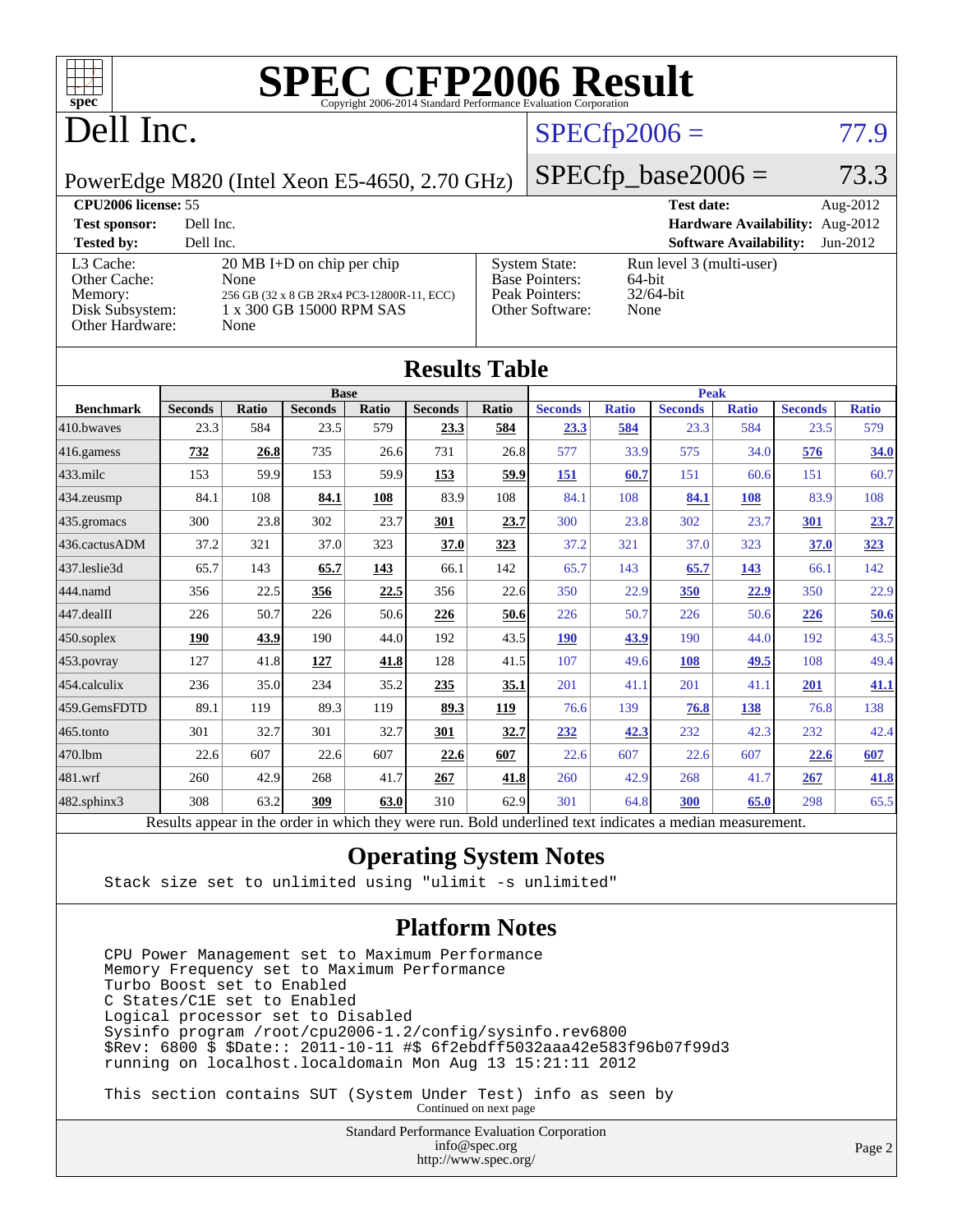

Dell Inc.

 $SPECTp2006 = 77.9$ 

PowerEdge M820 (Intel Xeon E5-4650, 2.70 GHz)

 $SPECTp\_base2006 = 73.3$ 

**[Tested by:](http://www.spec.org/auto/cpu2006/Docs/result-fields.html#Testedby)** Dell Inc. **[Software Availability:](http://www.spec.org/auto/cpu2006/Docs/result-fields.html#SoftwareAvailability)** Jun-2012

**[CPU2006 license:](http://www.spec.org/auto/cpu2006/Docs/result-fields.html#CPU2006license)** 55 **[Test date:](http://www.spec.org/auto/cpu2006/Docs/result-fields.html#Testdate)** Aug-2012 **[Test sponsor:](http://www.spec.org/auto/cpu2006/Docs/result-fields.html#Testsponsor)** Dell Inc. **[Hardware Availability:](http://www.spec.org/auto/cpu2006/Docs/result-fields.html#HardwareAvailability)** Aug-2012

#### **[Platform Notes \(Continued\)](http://www.spec.org/auto/cpu2006/Docs/result-fields.html#PlatformNotes)**

Standard Performance Evaluation Corporation [info@spec.org](mailto:info@spec.org) some common utilities. To remove or add to this section, see: <http://www.spec.org/cpu2006/Docs/config.html#sysinfo> From /proc/cpuinfo model name : Intel(R) Xeon(R) CPU E5-4650 0 @ 2.70GHz 4 "physical id"s (chips) 32 "processors" cores, siblings (Caution: counting these is hw and system dependent. The following excerpts from /proc/cpuinfo might not be reliable. Use with caution.) cpu cores : 8 siblings : 8 physical 0: cores 0 1 2 3 4 5 6 7 physical 1: cores 0 1 2 3 4 5 6 7 physical 2: cores 0 1 2 3 4 5 6 7 physical 3: cores 0 1 2 3 4 5 6 7 cache size : 20480 KB From /proc/meminfo<br>MemTotal: 264449440 kB HugePages\_Total: 0<br>Hugepagesize: 2048 kB Hugepagesize: /usr/bin/lsb\_release -d Red Hat Enterprise Linux Server release 6.3 (Santiago) From /etc/\*release\* /etc/\*version\* redhat-release: Red Hat Enterprise Linux Server release 6.3 (Santiago) system-release: Red Hat Enterprise Linux Server release 6.3 (Santiago) system-release-cpe: cpe:/o:redhat:enterprise\_linux:6server:ga:server uname -a: Linux localhost.localdomain 2.6.32-279.el6.x86\_64 #1 SMP Wed Jun 13 18:24:36 EDT 2012 x86\_64 x86\_64 x86\_64 GNU/Linux run-level 3 Aug 13 09:17 SPEC is set to: /root/cpu2006-1.2<br>Filesystem Type Size Us Type Size Used Avail Use% Mounted on /dev/mapper/VolGroup-lv\_root ext4 267G 14G 240G 6% / Additional information from dmidecode: Memory: 17x 00AD00B300AD HMT31GR7BFR4C-PB 8 GB 1600 MHz 2 rank 10x 00AD04B300AD HMT31GR7BFR4C-PB 8 GB 1600 MHz 2 rank 5x 00CE00B300CE M393B1K70DH0-CK0 8 GB 1600 MHz 2 rank (End of data from sysinfo program)

<http://www.spec.org/>

Page 3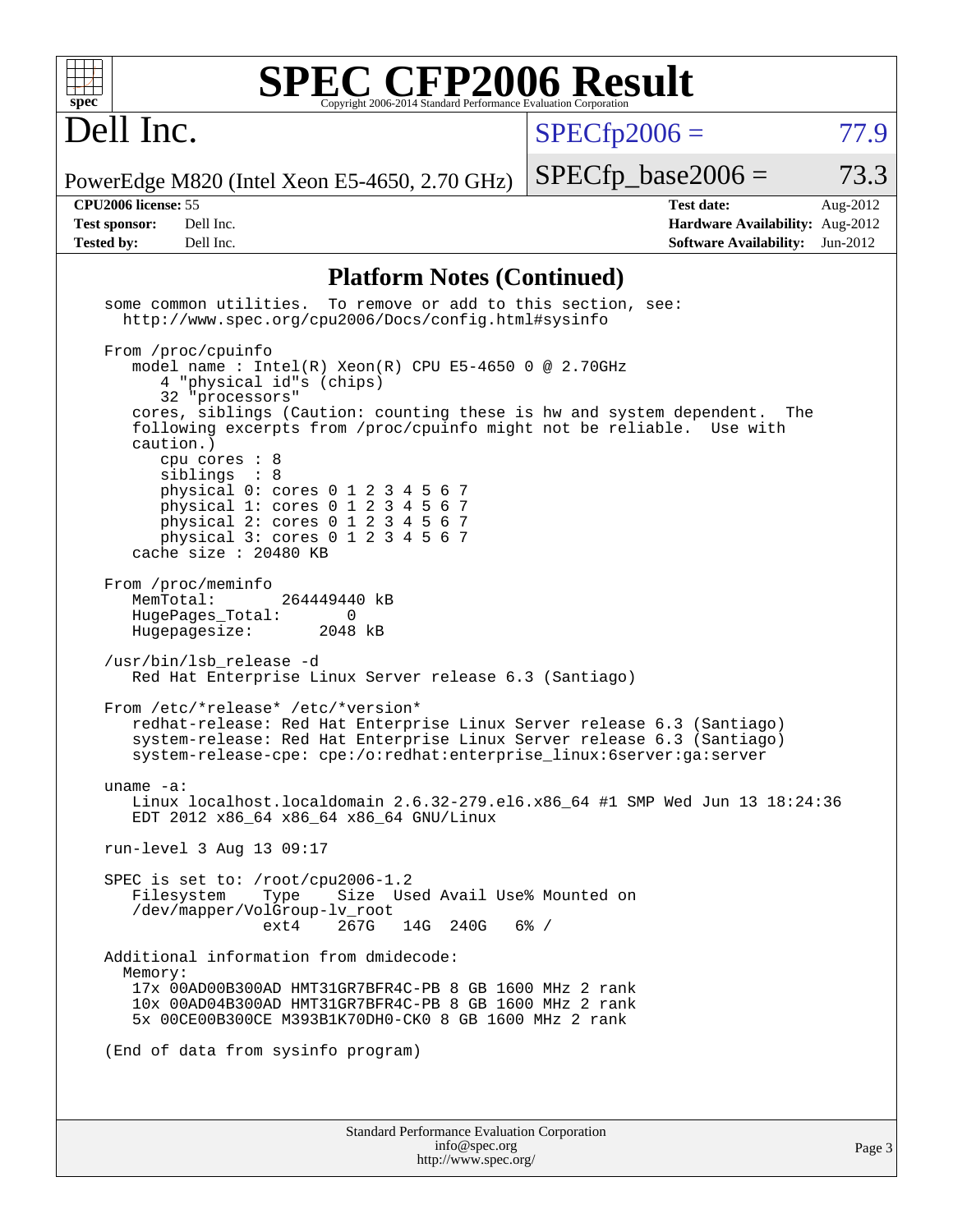

## Dell Inc.

 $SPECfp2006 = 77.9$  $SPECfp2006 = 77.9$ 

PowerEdge M820 (Intel Xeon E5-4650, 2.70 GHz)

**[Tested by:](http://www.spec.org/auto/cpu2006/Docs/result-fields.html#Testedby)** Dell Inc. **[Software Availability:](http://www.spec.org/auto/cpu2006/Docs/result-fields.html#SoftwareAvailability)** Jun-2012

 $SPECTp\_base2006 = 73.3$ **[CPU2006 license:](http://www.spec.org/auto/cpu2006/Docs/result-fields.html#CPU2006license)** 55 **[Test date:](http://www.spec.org/auto/cpu2006/Docs/result-fields.html#Testdate)** Aug-2012 **[Test sponsor:](http://www.spec.org/auto/cpu2006/Docs/result-fields.html#Testsponsor)** Dell Inc. **[Hardware Availability:](http://www.spec.org/auto/cpu2006/Docs/result-fields.html#HardwareAvailability)** Aug-2012

#### **[General Notes](http://www.spec.org/auto/cpu2006/Docs/result-fields.html#GeneralNotes)**

Environment variables set by runspec before the start of the run:  $KMP$  AFFINITY = "granularity=fine, scatter"  $LD$  $LIBRARY$  $PATH =$  "/root/cpu2006-1.2/libs/32:/root/cpu2006-1.2/libs/64" OMP\_NUM\_THREADS = "16"

 Binaries compiled on a system with 1x Core i7-860 CPU + 8GB memory using RHEL5.5 Transparent Huge Pages disabled with: echo never > /sys/kernel/mm/redhat\_transparent\_hugepage/enabled Filesystem page cache cleared with:<br>echo 1> /proc/sys/vm/drop cac /proc/sys/vm/drop\_caches

#### **[Base Compiler Invocation](http://www.spec.org/auto/cpu2006/Docs/result-fields.html#BaseCompilerInvocation)**

[C benchmarks](http://www.spec.org/auto/cpu2006/Docs/result-fields.html#Cbenchmarks):  $\text{icc}$   $-\text{m64}$ 

[C++ benchmarks:](http://www.spec.org/auto/cpu2006/Docs/result-fields.html#CXXbenchmarks) [icpc -m64](http://www.spec.org/cpu2006/results/res2012q3/cpu2006-20120827-24353.flags.html#user_CXXbase_intel_icpc_64bit_bedb90c1146cab66620883ef4f41a67e)

[Fortran benchmarks](http://www.spec.org/auto/cpu2006/Docs/result-fields.html#Fortranbenchmarks): [ifort -m64](http://www.spec.org/cpu2006/results/res2012q3/cpu2006-20120827-24353.flags.html#user_FCbase_intel_ifort_64bit_ee9d0fb25645d0210d97eb0527dcc06e)

[Benchmarks using both Fortran and C](http://www.spec.org/auto/cpu2006/Docs/result-fields.html#BenchmarksusingbothFortranandC): [icc -m64](http://www.spec.org/cpu2006/results/res2012q3/cpu2006-20120827-24353.flags.html#user_CC_FCbase_intel_icc_64bit_0b7121f5ab7cfabee23d88897260401c) [ifort -m64](http://www.spec.org/cpu2006/results/res2012q3/cpu2006-20120827-24353.flags.html#user_CC_FCbase_intel_ifort_64bit_ee9d0fb25645d0210d97eb0527dcc06e)

### **[Base Portability Flags](http://www.spec.org/auto/cpu2006/Docs/result-fields.html#BasePortabilityFlags)**

| 410.bwaves: -DSPEC CPU LP64                 |                                                                |
|---------------------------------------------|----------------------------------------------------------------|
| 416.gamess: -DSPEC_CPU_LP64                 |                                                                |
| 433.milc: -DSPEC CPU LP64                   |                                                                |
| 434.zeusmp: - DSPEC_CPU_LP64                |                                                                |
| 435.gromacs: -DSPEC_CPU_LP64 -nofor_main    |                                                                |
| 436.cactusADM: -DSPEC CPU LP64 -nofor main  |                                                                |
| 437.leslie3d: -DSPEC CPU LP64               |                                                                |
| 444.namd: -DSPEC CPU LP64                   |                                                                |
| 447.dealII: -DSPEC CPU LP64                 |                                                                |
| 450.soplex: - DSPEC CPU LP64                |                                                                |
| 453.povray: -DSPEC_CPU_LP64                 |                                                                |
| 454.calculix: - DSPEC CPU LP64 - nofor main |                                                                |
| 459. GemsFDTD: - DSPEC CPU LP64             |                                                                |
| 465.tonto: -DSPEC CPU LP64                  |                                                                |
| 470.1bm: - DSPEC CPU LP64                   |                                                                |
|                                             | 481.wrf: -DSPEC CPU_LP64 -DSPEC_CPU_CASE_FLAG -DSPEC_CPU_LINUX |
| 482.sphinx3: -DSPEC_CPU_LP64                |                                                                |
|                                             |                                                                |

| <b>Standard Performance Evaluation Corporation</b> |
|----------------------------------------------------|
| info@spec.org                                      |
| http://www.spec.org/                               |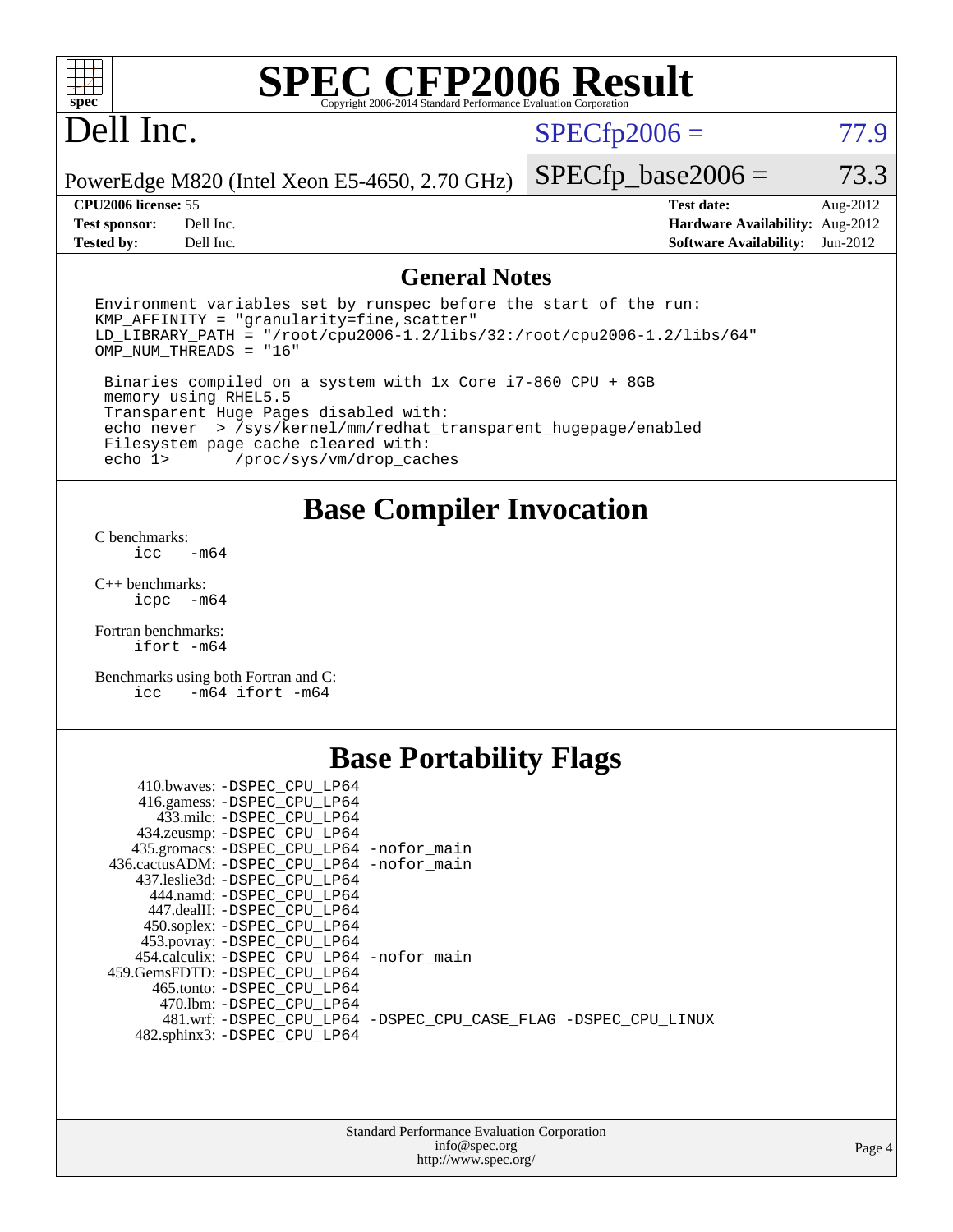

## Dell Inc.

 $SPECfp2006 = 77.9$  $SPECfp2006 = 77.9$ 

PowerEdge M820 (Intel Xeon E5-4650, 2.70 GHz)

**[Tested by:](http://www.spec.org/auto/cpu2006/Docs/result-fields.html#Testedby)** Dell Inc. **[Software Availability:](http://www.spec.org/auto/cpu2006/Docs/result-fields.html#SoftwareAvailability)** Jun-2012

**[CPU2006 license:](http://www.spec.org/auto/cpu2006/Docs/result-fields.html#CPU2006license)** 55 **[Test date:](http://www.spec.org/auto/cpu2006/Docs/result-fields.html#Testdate)** Aug-2012 **[Test sponsor:](http://www.spec.org/auto/cpu2006/Docs/result-fields.html#Testsponsor)** Dell Inc. **[Hardware Availability:](http://www.spec.org/auto/cpu2006/Docs/result-fields.html#HardwareAvailability)** Aug-2012

 $SPECTp\_base2006 = 73.3$ 

### **[Base Optimization Flags](http://www.spec.org/auto/cpu2006/Docs/result-fields.html#BaseOptimizationFlags)**

[C benchmarks](http://www.spec.org/auto/cpu2006/Docs/result-fields.html#Cbenchmarks): [-xAVX](http://www.spec.org/cpu2006/results/res2012q3/cpu2006-20120827-24353.flags.html#user_CCbase_f-xAVX) [-ipo](http://www.spec.org/cpu2006/results/res2012q3/cpu2006-20120827-24353.flags.html#user_CCbase_f-ipo) [-O3](http://www.spec.org/cpu2006/results/res2012q3/cpu2006-20120827-24353.flags.html#user_CCbase_f-O3) [-no-prec-div](http://www.spec.org/cpu2006/results/res2012q3/cpu2006-20120827-24353.flags.html#user_CCbase_f-no-prec-div) [-static](http://www.spec.org/cpu2006/results/res2012q3/cpu2006-20120827-24353.flags.html#user_CCbase_f-static) [-parallel](http://www.spec.org/cpu2006/results/res2012q3/cpu2006-20120827-24353.flags.html#user_CCbase_f-parallel) [-opt-prefetch](http://www.spec.org/cpu2006/results/res2012q3/cpu2006-20120827-24353.flags.html#user_CCbase_f-opt-prefetch) [-ansi-alias](http://www.spec.org/cpu2006/results/res2012q3/cpu2006-20120827-24353.flags.html#user_CCbase_f-ansi-alias) [C++ benchmarks:](http://www.spec.org/auto/cpu2006/Docs/result-fields.html#CXXbenchmarks) [-xAVX](http://www.spec.org/cpu2006/results/res2012q3/cpu2006-20120827-24353.flags.html#user_CXXbase_f-xAVX) [-ipo](http://www.spec.org/cpu2006/results/res2012q3/cpu2006-20120827-24353.flags.html#user_CXXbase_f-ipo) [-O3](http://www.spec.org/cpu2006/results/res2012q3/cpu2006-20120827-24353.flags.html#user_CXXbase_f-O3) [-no-prec-div](http://www.spec.org/cpu2006/results/res2012q3/cpu2006-20120827-24353.flags.html#user_CXXbase_f-no-prec-div) [-static](http://www.spec.org/cpu2006/results/res2012q3/cpu2006-20120827-24353.flags.html#user_CXXbase_f-static) [-opt-prefetch](http://www.spec.org/cpu2006/results/res2012q3/cpu2006-20120827-24353.flags.html#user_CXXbase_f-opt-prefetch) [-ansi-alias](http://www.spec.org/cpu2006/results/res2012q3/cpu2006-20120827-24353.flags.html#user_CXXbase_f-ansi-alias) [Fortran benchmarks](http://www.spec.org/auto/cpu2006/Docs/result-fields.html#Fortranbenchmarks): [-xAVX](http://www.spec.org/cpu2006/results/res2012q3/cpu2006-20120827-24353.flags.html#user_FCbase_f-xAVX) [-ipo](http://www.spec.org/cpu2006/results/res2012q3/cpu2006-20120827-24353.flags.html#user_FCbase_f-ipo) [-O3](http://www.spec.org/cpu2006/results/res2012q3/cpu2006-20120827-24353.flags.html#user_FCbase_f-O3) [-no-prec-div](http://www.spec.org/cpu2006/results/res2012q3/cpu2006-20120827-24353.flags.html#user_FCbase_f-no-prec-div) [-static](http://www.spec.org/cpu2006/results/res2012q3/cpu2006-20120827-24353.flags.html#user_FCbase_f-static) [-parallel](http://www.spec.org/cpu2006/results/res2012q3/cpu2006-20120827-24353.flags.html#user_FCbase_f-parallel) [-opt-prefetch](http://www.spec.org/cpu2006/results/res2012q3/cpu2006-20120827-24353.flags.html#user_FCbase_f-opt-prefetch)

[Benchmarks using both Fortran and C](http://www.spec.org/auto/cpu2006/Docs/result-fields.html#BenchmarksusingbothFortranandC): [-xAVX](http://www.spec.org/cpu2006/results/res2012q3/cpu2006-20120827-24353.flags.html#user_CC_FCbase_f-xAVX) [-ipo](http://www.spec.org/cpu2006/results/res2012q3/cpu2006-20120827-24353.flags.html#user_CC_FCbase_f-ipo) [-O3](http://www.spec.org/cpu2006/results/res2012q3/cpu2006-20120827-24353.flags.html#user_CC_FCbase_f-O3) [-no-prec-div](http://www.spec.org/cpu2006/results/res2012q3/cpu2006-20120827-24353.flags.html#user_CC_FCbase_f-no-prec-div) [-static](http://www.spec.org/cpu2006/results/res2012q3/cpu2006-20120827-24353.flags.html#user_CC_FCbase_f-static) [-parallel](http://www.spec.org/cpu2006/results/res2012q3/cpu2006-20120827-24353.flags.html#user_CC_FCbase_f-parallel) [-opt-prefetch](http://www.spec.org/cpu2006/results/res2012q3/cpu2006-20120827-24353.flags.html#user_CC_FCbase_f-opt-prefetch) [-ansi-alias](http://www.spec.org/cpu2006/results/res2012q3/cpu2006-20120827-24353.flags.html#user_CC_FCbase_f-ansi-alias)

### **[Peak Compiler Invocation](http://www.spec.org/auto/cpu2006/Docs/result-fields.html#PeakCompilerInvocation)**

[C benchmarks](http://www.spec.org/auto/cpu2006/Docs/result-fields.html#Cbenchmarks):  $\text{icc}$  -m64

[C++ benchmarks:](http://www.spec.org/auto/cpu2006/Docs/result-fields.html#CXXbenchmarks) [icpc -m64](http://www.spec.org/cpu2006/results/res2012q3/cpu2006-20120827-24353.flags.html#user_CXXpeak_intel_icpc_64bit_bedb90c1146cab66620883ef4f41a67e)

[Fortran benchmarks](http://www.spec.org/auto/cpu2006/Docs/result-fields.html#Fortranbenchmarks): [ifort -m64](http://www.spec.org/cpu2006/results/res2012q3/cpu2006-20120827-24353.flags.html#user_FCpeak_intel_ifort_64bit_ee9d0fb25645d0210d97eb0527dcc06e)

[Benchmarks using both Fortran and C](http://www.spec.org/auto/cpu2006/Docs/result-fields.html#BenchmarksusingbothFortranandC): [icc -m64](http://www.spec.org/cpu2006/results/res2012q3/cpu2006-20120827-24353.flags.html#user_CC_FCpeak_intel_icc_64bit_0b7121f5ab7cfabee23d88897260401c) [ifort -m64](http://www.spec.org/cpu2006/results/res2012q3/cpu2006-20120827-24353.flags.html#user_CC_FCpeak_intel_ifort_64bit_ee9d0fb25645d0210d97eb0527dcc06e)

### **[Peak Portability Flags](http://www.spec.org/auto/cpu2006/Docs/result-fields.html#PeakPortabilityFlags)**

Same as Base Portability Flags

## **[Peak Optimization Flags](http://www.spec.org/auto/cpu2006/Docs/result-fields.html#PeakOptimizationFlags)**

[C benchmarks](http://www.spec.org/auto/cpu2006/Docs/result-fields.html#Cbenchmarks):

433.milc:  $-x$ AVX(pass 2)  $-p$ rof-gen(pass 1)  $-p$ po(pass 2)  $-03$ (pass 2) [-no-prec-div](http://www.spec.org/cpu2006/results/res2012q3/cpu2006-20120827-24353.flags.html#user_peakPASS2_CFLAGSPASS2_LDFLAGS433_milc_f-no-prec-div)(pass 2) [-prof-use](http://www.spec.org/cpu2006/results/res2012q3/cpu2006-20120827-24353.flags.html#user_peakPASS2_CFLAGSPASS2_LDFLAGS433_milc_prof_use_bccf7792157ff70d64e32fe3e1250b55)(pass 2) [-static](http://www.spec.org/cpu2006/results/res2012q3/cpu2006-20120827-24353.flags.html#user_peakOPTIMIZE433_milc_f-static) [-auto-ilp32](http://www.spec.org/cpu2006/results/res2012q3/cpu2006-20120827-24353.flags.html#user_peakCOPTIMIZE433_milc_f-auto-ilp32) [-ansi-alias](http://www.spec.org/cpu2006/results/res2012q3/cpu2006-20120827-24353.flags.html#user_peakCOPTIMIZE433_milc_f-ansi-alias)

 $470$ .lbm: basepeak = yes

 482.sphinx3: [-xAVX](http://www.spec.org/cpu2006/results/res2012q3/cpu2006-20120827-24353.flags.html#user_peakOPTIMIZE482_sphinx3_f-xAVX) [-ipo](http://www.spec.org/cpu2006/results/res2012q3/cpu2006-20120827-24353.flags.html#user_peakOPTIMIZE482_sphinx3_f-ipo) [-O3](http://www.spec.org/cpu2006/results/res2012q3/cpu2006-20120827-24353.flags.html#user_peakOPTIMIZE482_sphinx3_f-O3) [-no-prec-div](http://www.spec.org/cpu2006/results/res2012q3/cpu2006-20120827-24353.flags.html#user_peakOPTIMIZE482_sphinx3_f-no-prec-div) [-unroll2](http://www.spec.org/cpu2006/results/res2012q3/cpu2006-20120827-24353.flags.html#user_peakCOPTIMIZE482_sphinx3_f-unroll_784dae83bebfb236979b41d2422d7ec2) [-ansi-alias](http://www.spec.org/cpu2006/results/res2012q3/cpu2006-20120827-24353.flags.html#user_peakCOPTIMIZE482_sphinx3_f-ansi-alias) [-parallel](http://www.spec.org/cpu2006/results/res2012q3/cpu2006-20120827-24353.flags.html#user_peakCOPTIMIZE482_sphinx3_f-parallel)

Continued on next page

Standard Performance Evaluation Corporation [info@spec.org](mailto:info@spec.org) <http://www.spec.org/>

Page 5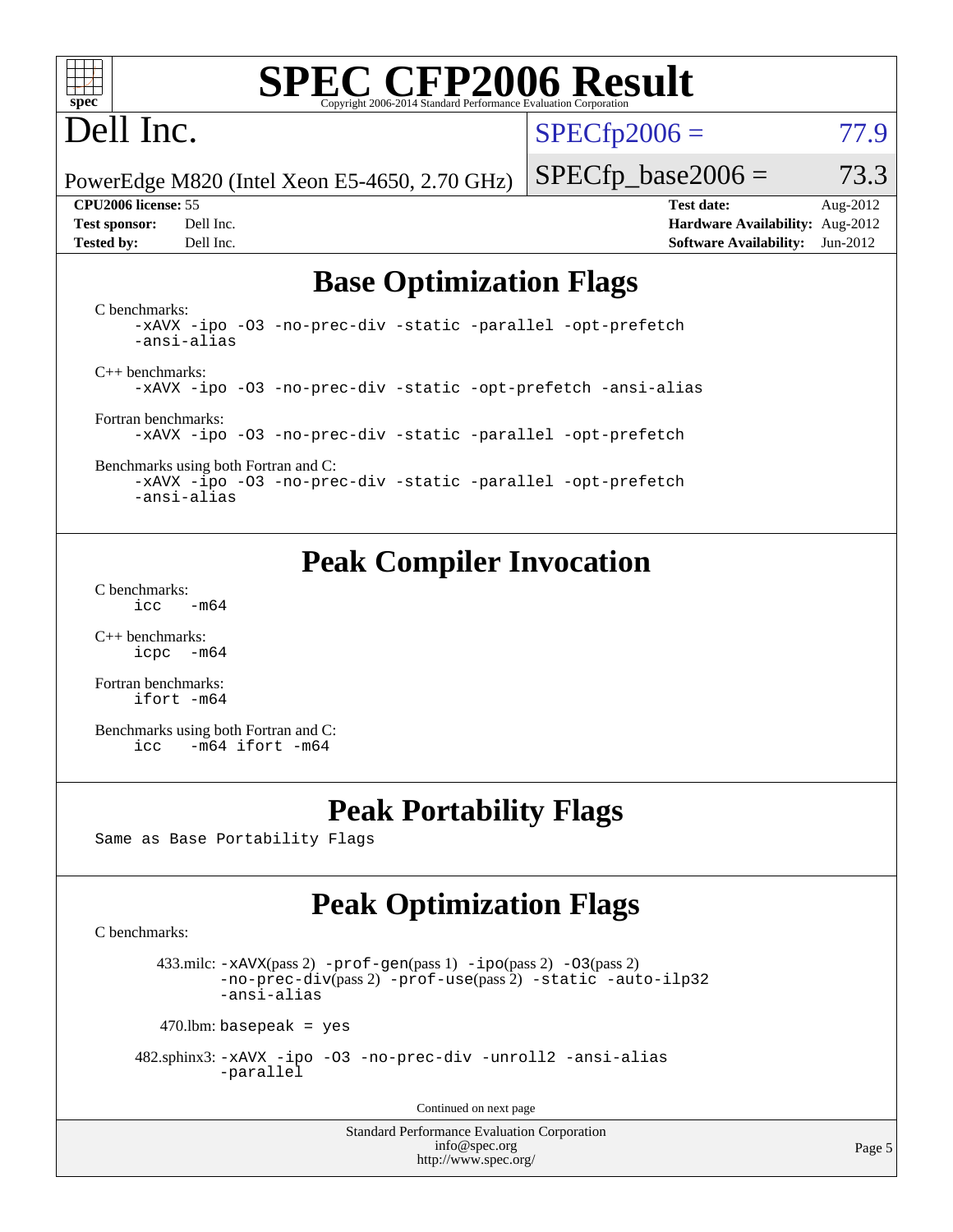

 $SPECfp2006 = 77.9$  $SPECfp2006 = 77.9$ 

PowerEdge M820 (Intel Xeon E5-4650, 2.70 GHz)

 $SPECTp\_base2006 = 73.3$ 

Dell Inc.

**[CPU2006 license:](http://www.spec.org/auto/cpu2006/Docs/result-fields.html#CPU2006license)** 55 **[Test date:](http://www.spec.org/auto/cpu2006/Docs/result-fields.html#Testdate)** Aug-2012 **[Test sponsor:](http://www.spec.org/auto/cpu2006/Docs/result-fields.html#Testsponsor)** Dell Inc. **[Hardware Availability:](http://www.spec.org/auto/cpu2006/Docs/result-fields.html#HardwareAvailability)** Aug-2012 **[Tested by:](http://www.spec.org/auto/cpu2006/Docs/result-fields.html#Testedby)** Dell Inc. **[Software Availability:](http://www.spec.org/auto/cpu2006/Docs/result-fields.html#SoftwareAvailability)** Jun-2012

## **[Peak Optimization Flags \(Continued\)](http://www.spec.org/auto/cpu2006/Docs/result-fields.html#PeakOptimizationFlags)**

```
C++ benchmarks: 
        444.namd: -xAVX(pass 2) -prof-gen(pass 1) -ipo(pass 2) -O3(pass 2)
               -no-prec-div(pass 2) -prof-use(pass 2) -fno-alias
               -auto-ilp32
       447.dealII: basepeak = yes
      450.soplex: basepeak = yes
      453.povray: -xAVX(pass 2) -prof-gen(pass 1) -ipo(pass 2) -O3(pass 2)
               -no-prec-div(pass 2) -prof-use(pass 2) -unroll4 -ansi-alias
Fortran benchmarks: 
      410.bwaves: -xAVX -ipo -O3 -no-prec-div -opt-prefetch -parallel
               -static
      416.gamess: -xAVX(pass 2) -prof-gen(pass 1) -ipo(pass 2) -O3(pass 2)
                -no-prec-div(pass 2) -prof-use(pass 2) -unroll2
               -inline-level=0-scalar-rep--static
      434.zeusmp: basepeak = yes
      437.leslie3d: basepeak = yes
  459.GemsFDTD: -xAVX(pass 2) -prof-gen(pass 1) -ipo(pass 2) -O3(pass 2)
               -no-prec-div(pass 2) -prof-use(pass 2) -unroll2
               -inline-level=0 -opt-prefetch -parallel
        465.tonto: -xAVX(pass 2) -prof-gen(pass 1) -ipo(pass 2) -O3(pass 2)
               -no-prec-div(pass 2) -prof-use(pass 2) -inline-calloc
               -opt-malloc-options=3 -auto -unroll4
Benchmarks using both Fortran and C: 
     435.gromacs: basepeak = yes
 436.cactusADM:basepeak = yes 454.calculix: -xAVX -ipo -O3 -no-prec-div -auto-ilp32 -ansi-alias
        481.wrf: basepeak = yes
```
The flags files that were used to format this result can be browsed at <http://www.spec.org/cpu2006/flags/Intel-ic12.1-official-linux64.20111122.html> <http://www.spec.org/cpu2006/flags/Dell-Platform-Settings-V1.2-revA.20120410.00.html>

> Standard Performance Evaluation Corporation [info@spec.org](mailto:info@spec.org) <http://www.spec.org/>